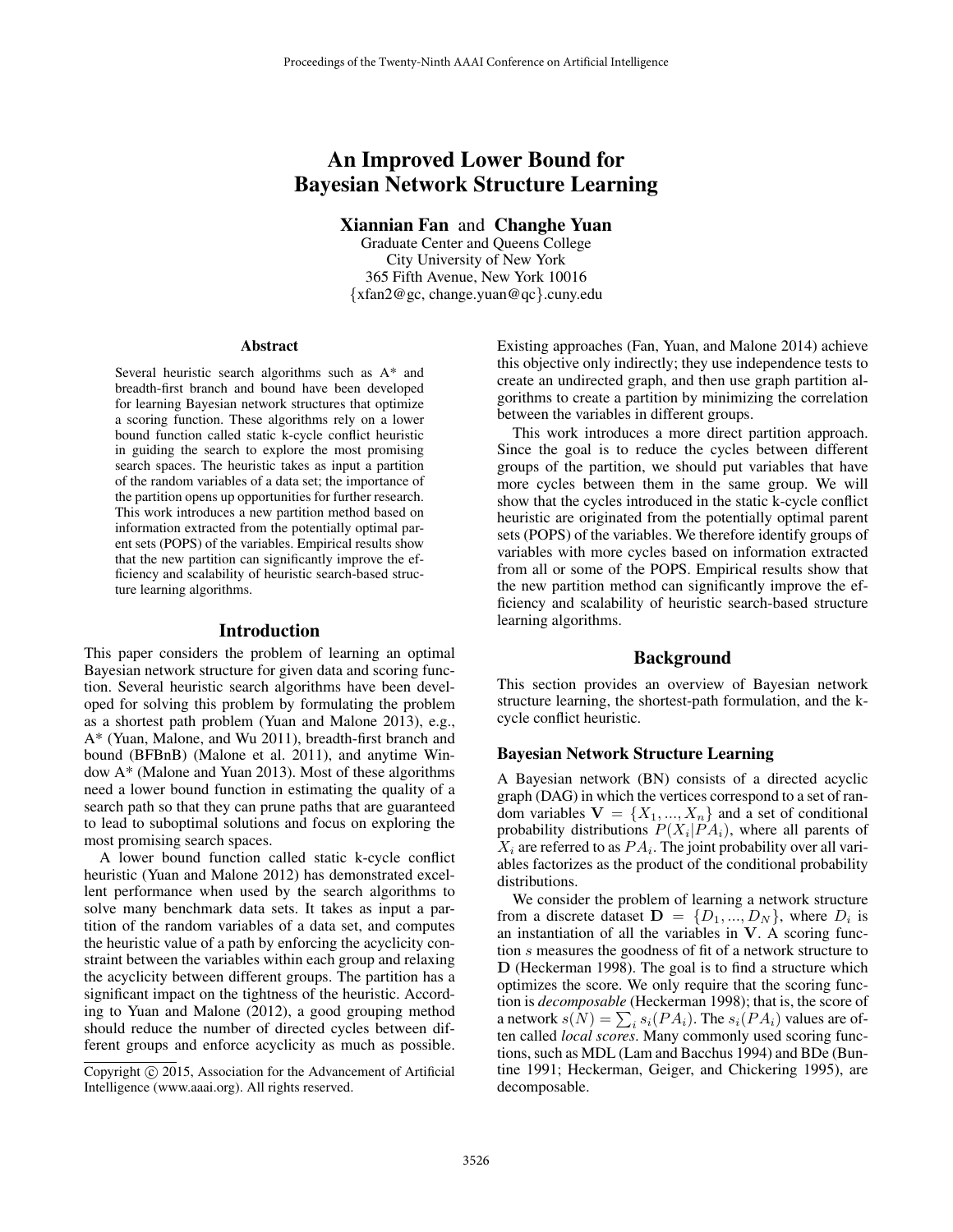

Figure 1: An order graph for four variables.

While the local scores are defined for all  $2^{n-1}$  possible parent sets for each variable, this number is greatly reduced by pruning parent sets that are provably never optimal (de Campos and Ji 2011). The scores remaining after pruning are called *potentially optimal parent sets* (POPS). The POPS are given as input to the learning problem. We denote the set of POPS for  $X_i$  as  $\mathcal{P}_i$ . The *Bayesian network structure learning* problem (BNSL) can be defined as follows.

#### The BNSL Problem

**INPUT:** A set  $\mathbf{V} = \{X_1, \ldots, X_n\}$  of variables and a set of POPS  $P_i$  for each  $X_i$ .

TASK: Find a DAG  $N^*$  such that

$$
N^* \in \argmin_N \sum_{i=1}^n s_i(PA_i),
$$

where  $PA_i$  is the parent set of  $X_i$  in N and  $PA_i \in \mathcal{P}_i$ .

#### Shortest Path Formulation

The above structure learning problem was formulated as a shortest-path problem in (Yuan, Malone, and Wu 2011; Yuan and Malone 2013). Figure 1 shows the *implicit* search graph for four variables. The top-most node with the empty variable set is the *start* node, and the bottom-most node with the complete set is the *goal* node. An arc from U to  $\mathbf{U} \cup \{X_i\}$  in the graph represents generating a successor node by adding a new variable  $X_i$  as a leaf to an existing subnetwork of variables U; the cost of the arc is equal to the score of the optimal parent set for  $X_i$  out of U, which is computed by considering all subsets of the variables in  $PA \subseteq U, PA \in \mathcal{P}_i$ , i.e.,

$$
cost(\mathbf{U} \to \mathbf{U} \cup \{X_i\}) = BestScore(X_i, \mathbf{U})
$$
 (1)

$$
= \min_{PA_i \subseteq \mathbf{U}, PA_i \in \mathcal{P}_i} s_i(PA_i). \quad (2)
$$

In this search graph, each path from the start to the goal corresponds to an ordering of the variables in the order of their appearance, so the search graph is also called an *order graph*. Each variable selects optimal parents from the variables that precede it, so combining the optimal parent sets yields an optimal structure for that ordering. The shortest path gives the global optimal structure.

#### Static K-Cycle Conflict Heuristic

The following simple heuristic function was introduced in (Yuan, Malone, and Wu 2011) for computing lower bounds for A\* search.

Definition 1. *Let* U *be a node in the order graph, its heuristic value is*

$$
h(\mathbf{U}) = \sum_{X \in \mathbf{V} \setminus \mathbf{U}} BestScore(X, \mathbf{V} \setminus \{X\}).
$$
 (3)

The above heuristic function allows each remaining variable to choose optimal parents from all of the other variables. Therefore it completely relaxes the acyclicity constraint of Bayesian networks in the estimation. The heuristic was proven to be admissible, meaning it never overestimates the future distance (Yuan, Malone, and Wu 2011). Admissible heuristics guarantee the optimality. However, because of the complete relaxation of the acyclicity constraint, the simple heuristic may generate loose lower bounds.

In (Yuan and Malone 2012), an improved heuristic function called *static k-cycle conflict heuristic* was proposed by reducing the amount of relaxation. The idea is to partition the variables  $V$  into multiple groups  $V_i$  (typically two), i.e.  $V = \bigcup_i V_i$ , and enforce acyclicity within each group while still allowing cycles between the groups. For the partition, we need to compute a *pattern database* for each group V<sub>i</sub>. For this particular problem, a pattern database for group  $V_i$ is basically a full order graph containing all subsets of  $V_i$ . We will use a backward breadth first search to create the graph layer by layer starting from the node  $V_i$ . The cost for any reverse arc from  $U \cup \{X\}$  to U in this order graph will be  $BestScore(X, (\bigcup_{j \neq i} V_j) \cup U)$ . We then enumerate all subsets of each group  $V_i$  as the *patterns*, which can be done by a reverse breadth-first search in an order graph containing only  $V_i$  (Yuan and Malone 2012). The patterns from different groups are guaranteed to be mutually exclusive, so we simply pick out the maximum-size pattern for each group that is a subset of  $V \setminus U$  and add them together as the lower bound. Figure 2 shows two pattern databases for a 8-variable problem, as well as the procedure of calculating the heuristic value of node  $\{X_2, X_3, X_5, X_7\}.$ 

The tightness of the static k-cycle conflict heuristic depends highly on the partition being used. The heuristic can avoid directed cycles for the patterns within the same group, but cannot avoid cycles between different groups. In the example shown in Figure 2,  $X_3$  selects parents  $\{X_1, X_5\}$  as parents (subset of  $\{X_1, X_4\} \cup \mathbf{V_2}$ ) and  $X_5$  selects  $\{X_3, X_6\}$ as parents; there is a cycle between  $\{X_3\}$  and  $\{X_5\}$ .

# A New Partition Method for Improved Lower Bounds

Previously, Fan et al. proposed two methods called Parent Grouping (PG) and Family Grouping (FG) (Fan, Yuan, and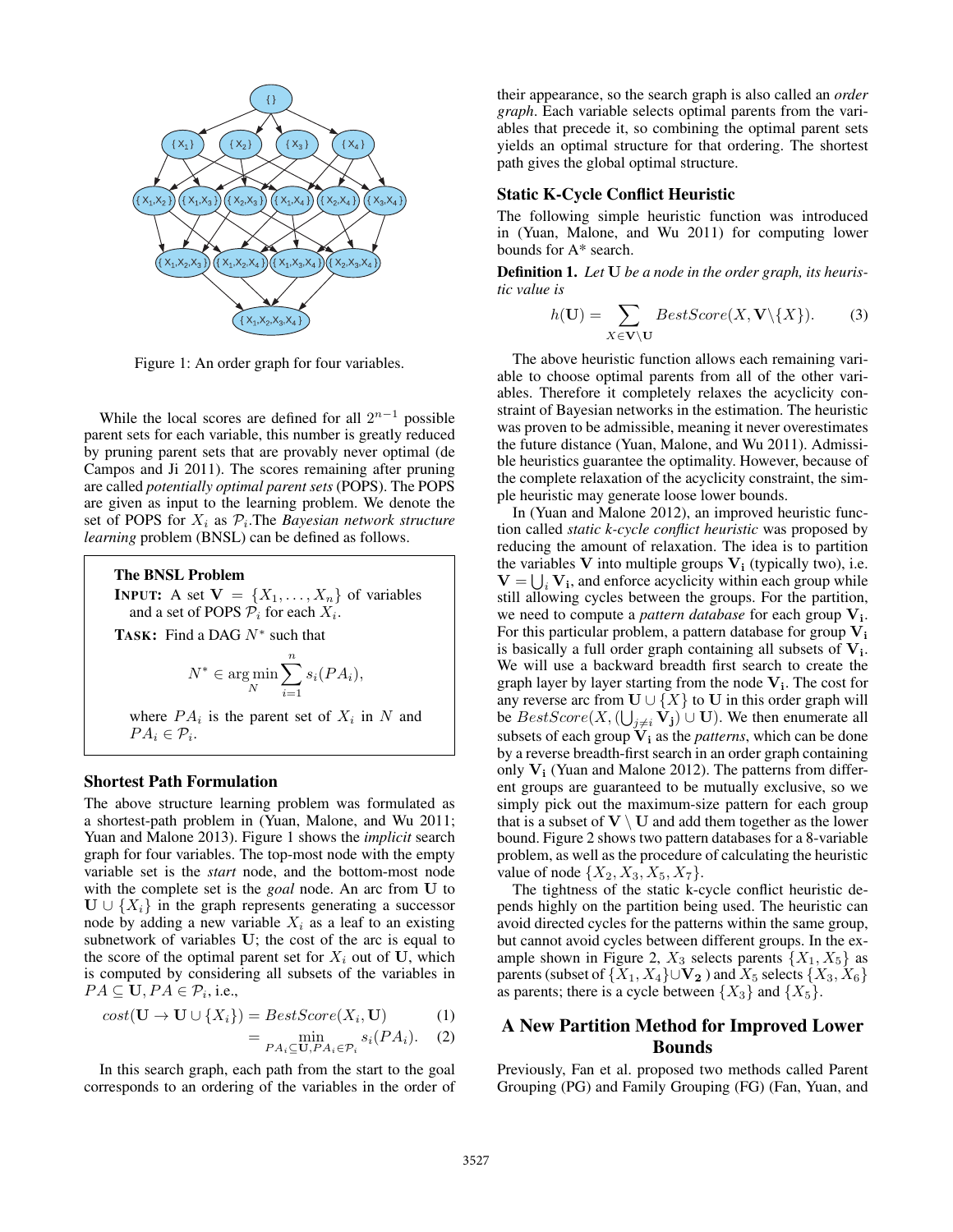

Figure 2: Two pattern databases for a 8 variables problem. 8 variables are partitioned into two groups,  $V_1 = \{X_1, X_2, X_3, X_4\}$ and  $V_2 = \{X_5, X_6, X_7, X_8\}$ . (Left ) The pattern database for group  $V_1$ ; bold arrows show the path corresponding to the score P<sub>1</sub> for pattern  $\{X_2, X_3\}$ , where  $P_1 = BestScore(X_3, \{X_1, X_2, X_4\} \cup V_2) + BestScore(X_2, \{X_1, X_4\} \cup V_2)$ . (Right ) The pattern database for group  $V_2$ ; bold arrows show the path corresponding to the score  $P_2$  for pattern  $\{X_5, X_7\}$ , where  $P_2$  =  $BestScore(X_7, \{X_5, X_6, X_8\} \cup \mathbf{V_1}) + BestScore(X_5, \{X_6, X_8\} \cup \mathbf{V_1})$ . The heuristic value for pattern  $\{X_2, X_3, X_5, X_7\}$ is  $P_1 + P_2$ .

Malone 2014) to partition the variables based on correlation between the variables. There are three main steps in these two methods. First, they create an undirected skeleton graph. PG uses the best POPS of each variable to create the skeleton, while FG uses the Min-Max Parent Child (MMPC) algorithm (Tsamardinos, Brown, and Aliferis 2006) to get the skeleton. Second, they use the independence tests in MMPC to estimate the weights for the edges of the skeleton. Third, A graph partition algorithm called METIS (Karypis and Kumar 1998) is used to partition the skeleton into two balanced subgraphs by minimizing the total weights of the edges between the subgraphs.

Intuitively, since the edge weights measure the correlation between the variables, putting variables that are less correlated into different groups should reduce cycles between the groups. However, these approaches fail to consider the complex relation between a variable and another set of variables (parent set), and are heuristic in nature. This work introduces a new approach to obtaining a partition by directly reducing cycles between its groups.

#### Ancestral Constraints

We first use a concrete example to motivate the development of our method. It relies on the fact that all of the potential parent-child relations are contained in the potentially optimal parent sets (POPS) of the variables. Useful information can be extracted from the parent-child relations to find good partition strategies. As an illustrating example, Table 1 shows the POPS of eight variables in the example. Based on these POPS, we can extract the parent-child relations as follows. The set of all potential parents  $P_i$  for  $X_i$  can be collected by taking the union of all of its POPS. For example,  $X_1$  can select parents from  $\{X_2, X_5\}$ , and  $X_2$  can only select  $X_1$  as its parent. We then use all of the  $\mathcal{P}_i$ s to create a directed graph, which was called *parent relation graph*

| var.               | <b>POPS</b>             |                                           |                |       |  |  |  |  |  |
|--------------------|-------------------------|-------------------------------------------|----------------|-------|--|--|--|--|--|
| $X_1$              | $X_2$                   | $\{X_5\}$                                 |                |       |  |  |  |  |  |
| $\bar X_2$         |                         |                                           |                |       |  |  |  |  |  |
| $\bar{X}_3$        | $\overline{X_1},X_5\}$  | $\{ \overline{X}_1, X_{\underline{2}} \}$ | $\{X_2, X_4\}$ | $X_1$ |  |  |  |  |  |
| $X_4$              | $X_3$                   | $X_6$                                     | $X_7$          |       |  |  |  |  |  |
| $\overline{X}_5$   | $\overline{X_1}, X_3\}$ | $\overline{X}_3$                          |                |       |  |  |  |  |  |
| $\overline{X}_6$   | $\overline{X_2,X_7}\}$  | $X_7^-$                                   |                |       |  |  |  |  |  |
| $X_7$              | $\chi_{8}$              | $X_6,X_4\}$                               |                |       |  |  |  |  |  |
| $\scriptstyle X_8$ | 6                       |                                           |                |       |  |  |  |  |  |

Table 1: The POPS for eight variables. The ith row shows  $P_i$ . The POPS for each variable are sorted according to their scores.

#### in (Fan, Yuan, and Malone 2014).

We can use the *ancestral relations* of the parent relation graph to partition the variables into sets. In particular if the variables in one set can be ancestors of the variables in another set, but not vice versa, there must be no cycles between the two sets. We can put the two sets of variables into different groups of the static k-cycle conflict heuristic in order to reduce cycles. We identify such ancestral relations by extracting *strongly connected components* (SCCs) from the parent relation graph. The SCCs of the parent relation graph form a DAG called *component graph* (Cormen et al. 2001); each component  $c_i$  corresponds to a SCC  $\mathit{scc}_i$  from the parent relation graph (which in turn corresponds to a set of variables in the Bayesian network). The component graph includes a directed edge from node  $c_i$  to  $c_j$  if the parent relation graph includes an edge from a variable  $X_i \in \mathit{scc}_i$ to  $X_j \in \mathit{scc}_j$ . The component graph provides some obvious ancestral relation constraints: if  $c_j$  is a descendent of  $c_i$  in the component graph, variables in  $scc_j$  cannot be ancestors of variables in scc<sub>i</sub>. We call such relations ances-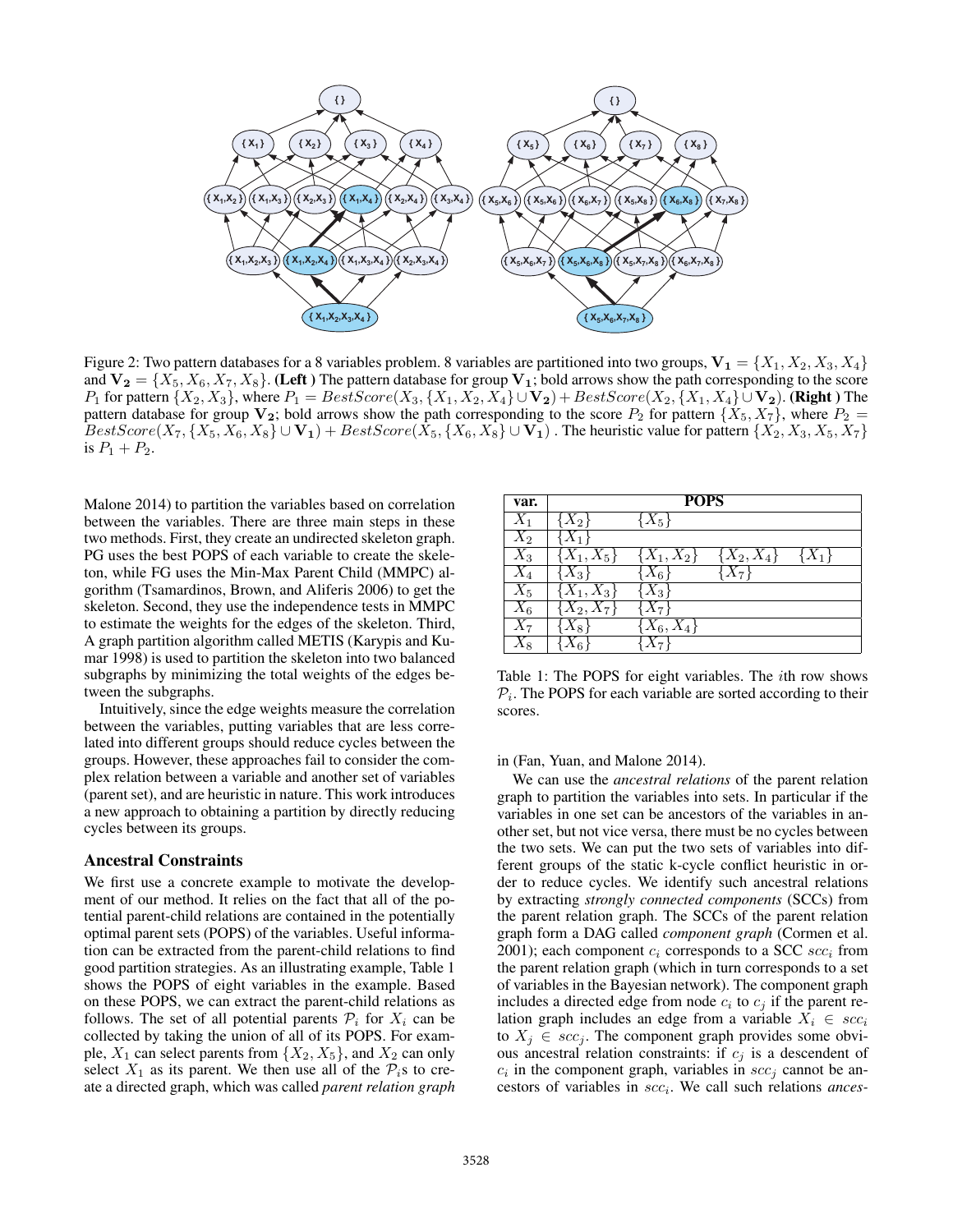

Figure 3: The parent relation graphs created from (a) all of the POPS, (b)top-1 POPS, and (c) top-2 POPS. Each shaded box represents a strongly connected component (SCC) and a node in a corresponding component graph.

*tral constraints*. We can obtain a tight static k-cycle conflict heuristic by putting the different SCCs into different groups of the heuristic as there would not be any cycles between the groups. As a matter of fact, the SCCs represent independent learning problems that can be solved separately (Fan, Malone, and Yuan 2014).

There are two possible pitfalls of the above approach. One is that it assumes there exist multiple SCCs. The component graph may only has a single SCC, especially when we use all of the POPS to create the parent relation graph. Figure  $3(a)$ shows the parent relation graph created from the POPS in Table 1. The component graph includes one SCC containing all variables. Therefore, all variables can be ancestors of each other; we have no way of easily dividing the variables into groups. Second, even though there exist multiple SCCs, the largest one may be too large for the approach to be feasible. The reason is that we are performing an exhaustive search when building a pattern database for a group of variables; the search is only feasible for fewer than 30 variables within one group in our testing environment. We will address these issues in the following sections.

#### Ancestral Constraints from Top-K POPS

To avoid creating a dense parent relation graph that has either only a single SCC or a SCC that is too large, we propose to use only the top K POPS of each variable to create the graph. Fewer POPS reduce the total number of candidate parents for each variable, resulting in fewer arcs in the parent relation graph. Top  $K$  POPS allow us to focus on the most important parent-child relations so that the SCCs of the relation graph still allow the heuristic to remove the most critical cycles. Figure 3(b) shows the parent relation graph created from only the top 1 POPS of each variable. The component graph now has 4 SCCs with no cycles between them. Of course we are ignoring the ancestral constraints outside of the top-1 POPS. For example, after recovering the parent relation  $X_5 \to X_1$ , there will be cycles between SCCs  $\{X_1, X_2\}$  and  $\{X_3, X_5\}$  as well as between  $X_1$  and  $X_5$ .

The parent relation graph created from the top-1 POPS is overly sparse; 4 SCCs are generated as a result. Fortunately,

there is a happy medium to explore between using all POPS and using only top-1 POPS; we propose to use top-K POPS of each variable in creating the parent relation graph. Intuitively, including more POPS will introduce more cycles in the parent relation graph. More cycles in the parent relation graph would allow us to remove more cycles in the heuristic by enforcing acyclicity between the variables within each SCC, hence resulting in tighter heuristic values.

Figure 3(c) shows the graph created from the top-2 POPS of all variables. Now there are only two SCCs,  $\{X_1, X_2, X_3, X_5\}$  and  $\{X_4, X_6, X_7, X_8\}$ . By using each SCC as a group in the static k-cycle conflict heuristic, we can remove the cycles within each SCC. For example,  $X_5$ and  $X_1$  are in the same SCC, the cycle between them can be removed by enforcing acyclicity between them in the heuristic. Moreover, there are no cycles between the SCCs, so putting them into different groups of the heuristic can reduce the possibility of cycles between the groups. Note that we cannot completely avoid cycles between the groups because we only consider top-2 POPS.

Finally, since a partition with two groups typically works best for the static k-cycle conflict heuristic, there is no need to increase  $K$  to consider more POPS in this case.

### Components Grouping

It was shown in (Yuan and Malone 2012; Fan, Yuan, and Malone 2014) that it is best to divide the variables into only 2 groups in static pattern databases. The reason is that we enforce acyclicity within each group, and allow cycles between groups; using only two groups allows acyclicity to be enforced within the largest possible groups, hence lower probability for cycles between the groups. The parent relation graph created from top- $K$  POPS may have more than 2 SCCs, regardless of what  $K$  is. We then have a grouping problem. Suppose there are l SCCs in the parent relation graph, denoted by  $\mathit{scc}_1, \mathit{scc}_2, ..., \mathit{scc}_l$ , the grouping problem is to divide these SCCs into two groups,  $V_1$  and  $V_2$ .

We let  $\gamma$  be the number of variables in the largest pattern database we can build in our testing environment. If the largest SCC is already larger than  $\gamma$ , we cannot succeed in building the heuristic, not mentioning solving the learning problem. In this case we fall back on the parent grouping (PG) method (Fan, Yuan, and Malone 2014), that is, we ignore the direction of the edges in the parent relation graph from Top-1 POPS and use the graph as the skeleton, assign the graph weights, and partition the skeleton to give the two grouping.

On the other hand, if the largest SCC is smaller than  $\gamma$ , we should combine it with some other SCCs to get a group as large as possible as long as it is still smaller than  $\gamma$ . Moreover, we want to combine nearby SCCs into a group because variables in nearby SCCs are more likely to have cycles between them outside of the top- $K$  POPS. We therefore propose the following Prim algorithm-like method for dividing the SCCs into two groups.

First, we create the parent relation graph and its component graph based on top-K POPS. Initialize  $V_1$  to contain the largest SCC in the graph. Second, we perform the following iteratively until  $V_1$  hits the threshold  $\gamma$ . For all of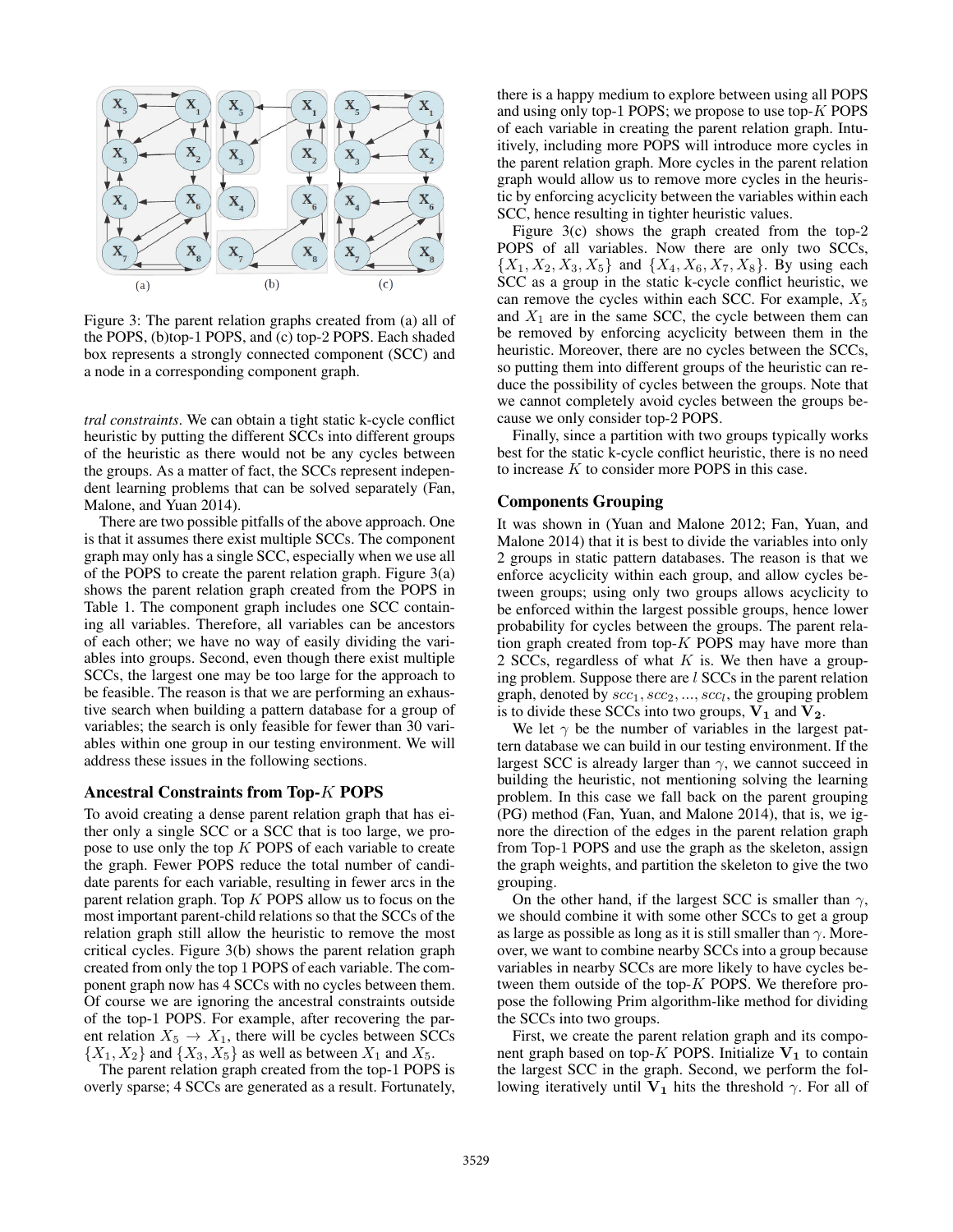the SCCs in  $V_1$ , we find their neighboring SCCs that are not yet in  $V_1$ . Then we select the largest one out of these SCCs to add to  $V_1$  subject to the constraint that  $|V_1| \leq \gamma$ . Third, all the remaining SCCs form the second group  $V_2$ . It is straightforward to generalize this method to more groups; we only consider two groups in this paper.

The  $K$  is given in the above procedure. Let  $P$  be the maximum number of POPS any variable can have. Since we do not know what the optimal  $K$  is, we try each  $K$  starting from 1 to P until we get only a single SCC or exhaust all POPS for each variable, or the largest SCC exceeds the  $\gamma$  threshold. We finally accept the grouping of the highest  $K$  that produces at least two SCCs subject to the  $\gamma$  threshold. We name the new method *Components Grouping* (CG).

# Related Work

POPS for all variables are the input to the score-based exact BNSL algorithms. To the best of our knowledge, Fan et al. (2014) are the first to extract constraints from POPS to improve the performance of heuristic search on the exact BNSL problem. They decomposed the parent graph into a set of strongly connected components (SCCs). Each SCC corresponds to a smaller subproblem which can be solved independently of the others, thus the search space was reduced. They also used the top- $K$  POPS to further reduce the search space to get a sub-optimal solution, but lost the optimality guarantee. We use the top- $K$  POPS to get groupings for the lower bound. We do not lose global optimality no matter which  $K$  we use.

The Parent Grouping (PG) method in (Fan, Yuan, and Malone 2014) creates an undirected skeleton from the top-1 POPS, assigns the skeleton weights, and partition the graph into two groups. Our method works directly on the directed graph created from the top-K POPS.

Finally, this research focuses on heuristic search-based algorithms for learning optimal Bayesian networks (Yuan and Malone 2013; Yuan, Malone, and Wu 2011; Malone et al. 2011; Malone and Yuan 2013). Other exact algorithms have been developed for solving the same problem based on dynamic programming (Koivisto and Sood 2004; Ott, Imoto, and Miyano 2004; Silander and Myllymaki 2006; Singh and Moore 2005; Malone, Yuan, and Hansen 2011) and integer linear programming (Cussens 2011; Jaakkola et al. 2010). Please refer to (Yuan and Malone 2013) for a comprehensive study comparing the different approaches.

### Empirical Results

We empirically evaluated our new CG lower bound using the A\* and BFBnB algorithms on benchmark datasets from UCI machine learning repository and Bayesian Network Repository (*http://compbio.cs.huji.ac. il/Repository/*). The experiments were performed on an IBM System x3850 X5 with 16 core 2.67GHz Intel Xeon Processors and 512G RAM.

# Parameter K

We first tested the effect of  $K$  on the performance of  $A^*$  algorithm as it guarantees to expand the minimal number of



Figure 4: The running time and number of expanded nodes needed by A\* to solve *Soybeans* with different K.

nodes. The size of the largest SCC is monotonically increasing in terms of  $K$ . We did not limit the size of the largest SCC as long as at least two SCCs are obtained. In this experiment, Dataset *soybeans* (36 variables) was tested bacause it was found to be challenging from a previous study (Fan, Malone, and Yuan 2014). FG failed to solve this dataset within the time limit of 2 hours; PG solved it in more than 518 seconds with more than 9 million nodes expanded. For CG, we varied  $K$  and measured the running time and the number of expanded nodes. Figure 4 showed the results. Even for  $K = 1$ , the running time of CG was only 76 seconds, 7 times faster than PG, and the number of expanded nodes was around 1 million, 9 times fewer than that of PG; when  $K = 2$ , the running time was less than 1 second, and the number of expanded nodes was just around 1 thousand, which were negligible compared to PG; from  $K = 3$  and on, the running time and number of expanded nodes were further reduced. The size of largest SCC was 20 when  $K = 1$ , 26 when  $K = 2$ , and 27 when  $K = 3, 4, 5$ .  $K = 6$  and above only generated a single SCC.

Generally, we notice that the larger the  $K$ , the better performance of the CG lower bound, which is understandable because we can avoid cycles within a wider range of POPS. That is exactly why we set  $K$  to be the largest value such that at least two SCCs are obtained and the size of the largest SCC is smaller than the threshold  $\gamma$ .

#### Results on Benchmark Datasets

We compared the components grouping (CG) against the two existing strategies, the family grouping (FG) and parents grouping (PG) (Fan, Yuan, and Malone 2014), using A\* and BFBnB on a set of benchmark datasets. We set the threshold  $\gamma$  to be 22 for small datasets with fewer than 35 variables as the heuristic can be built within 5 seconds, and to be 25 for large datasets with 35 or more variables as the heuristic can be built within 60 seconds. The results are shown in Table 2.

A\* is guaranteed to expand the least number of search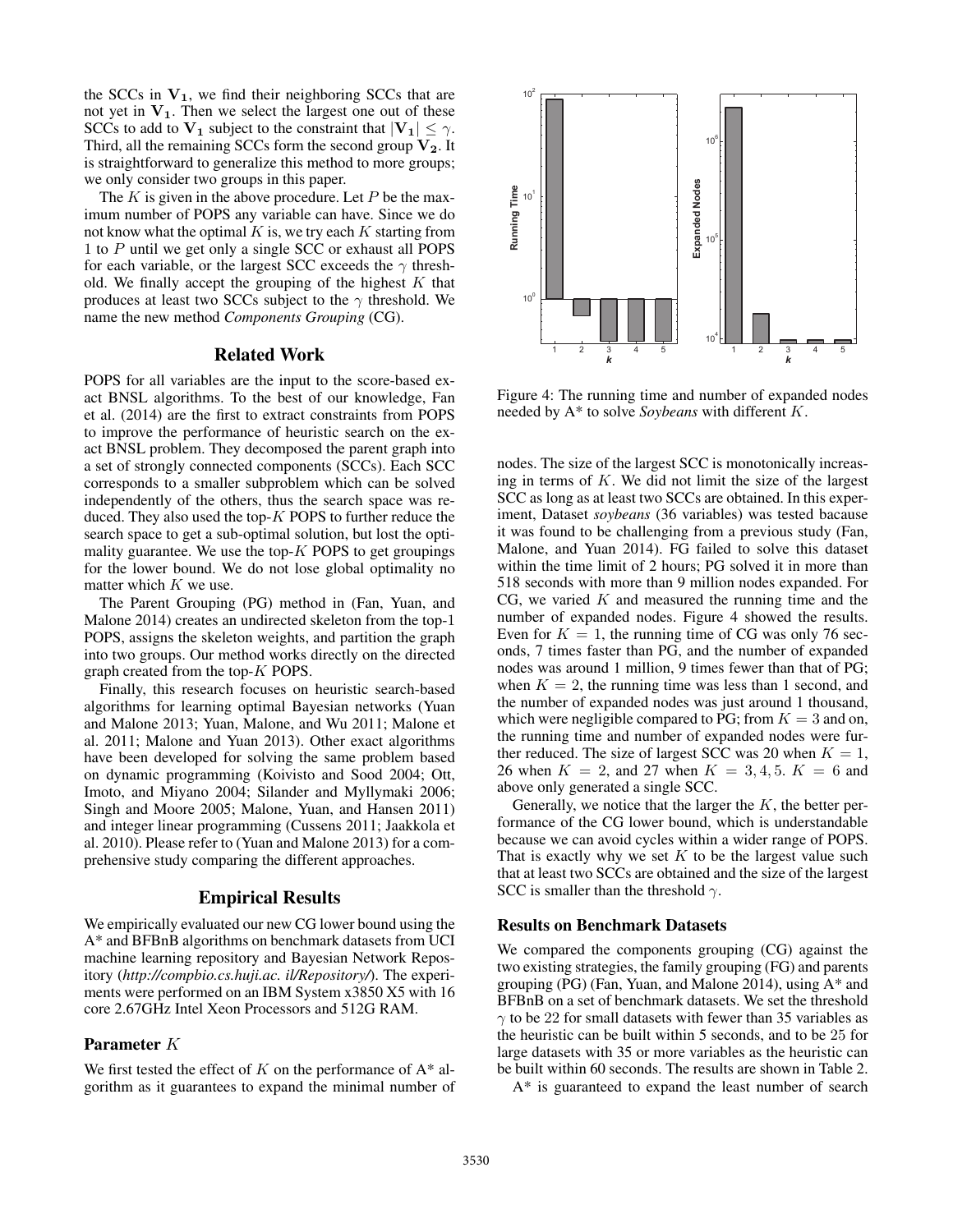| Dataset            |    | Results |                              |           |           |          |            |            |           |
|--------------------|----|---------|------------------------------|-----------|-----------|----------|------------|------------|-----------|
| Name               | n  | N       |                              | $FG(A^*)$ | $PG(A^*)$ | $CG(A*)$ | FG (BFBnB) | PG (BFBnB) | CG(BFBnB) |
| Autos              | 26 | 159     | Time $(s)$                   | 16.91     | 26.78     | 7.20     | 9.12       | 13.77      | 4.79      |
|                    |    |         | <b>Nodes</b>                 | 0.94      | 1.63      | 0.46     | 0.94       | 1.63       | 0.46      |
| Insurance*         | 27 | 1,000   | Time(s)                      | 7.51      | 62.41     | 22.27    | 4.57       | 28.74      | 10.88     |
|                    |    |         | <b>Nodes</b>                 | 0.53      | 3.77      | 1.50     | 0.53       | 3.77       | 1.64      |
| Horse Colic        | 28 | 300     | Time $(s)$                   | 1.13      | 6.01      | 0.09     | 1.72       | 5.71       | 0.71      |
|                    |    |         | <b>Nodes</b>                 | 0.09      | 0.58      | 0.00     | 0.09       | 0.87       | 0.00      |
| Flag               | 29 | 194     | Time $(s)$                   | 61.04     | 213.53    | 1.40     | 50.31      | 112.24     | 1.61      |
|                    |    |         | <b>Nodes</b>                 | 2.36      | 9.96      | 0.09     | 3.45       | 13.41      | 0.09      |
| $Mildew*$          | 35 | 1,000   | Time(s)                      | <b>OT</b> | 20.92     | 0.58     | <b>OT</b>  | 21.28      | 1.30      |
|                    |    |         | <b>Nodes</b>                 | OТ        | 1.97      | 0.03     | <b>OT</b>  | 4.43       | 0.03      |
| Soybean            | 36 | 307     | Time(s)                      | <b>OT</b> | 518.35    | 76.22    | <b>OT</b>  | 1,203.78   | 59.13     |
|                    |    |         | <b>Nodes</b>                 | <b>OT</b> | 9.64      | 1.37     | <b>OT</b>  | 129.77     | 2.46      |
| Alarm <sup>*</sup> | 37 | 1,000   | $\overline{\text{Time}}$ (s) | 4.08      | 4.09      | 4.00     | 3.18       | 3.15       | 3.23      |
|                    |    |         | <b>Nodes</b>                 | 0.25      | 0.24      | 0.24     | 0.25       | 0.25       | 0.25      |
| Sponge             | 45 | 76      | Time $(s)$                   | <b>OT</b> | <b>OT</b> | 23.23    | <b>OT</b>  | <b>OT</b>  | 20.93     |
|                    |    |         | Nodes                        | <b>OT</b> | <b>OT</b> | 1.60     | <b>OT</b>  | <b>OT</b>  | 2.99      |
| Barley*            | 48 | 1,000   | Time(s)                      | <b>OT</b> | 3.16      | 0.08     | <b>OT</b>  | 1.53       | 1.14      |
|                    |    |         | <b>Nodes</b>                 | OТ        | 0.08      | 0.00     | <b>OT</b>  | 0.08       | 0.00      |

Table 2: The number of expanded nodes (in millions) and running time (in seconds) of the A\* and BFBnB algorithm on a set of benchmark datasets with different lower bounds. The lower bounds are family grouping (FG), parents grouping (PG) and components grouping (CG). "n" is the total number of variables, and "N" is the number of data points; "\*"indicates the dataset was generated from a repository network using logic sampling; all other datasets are from UCI; OT means out of time (2 hours).

nodes (Yuan, Malone, and Wu 2011). The table shows that the benefit of the new grouping method CG on A\* is rather obvious. The improvement brought by CG in running time and the number of expanded nodes ranges from three times to over two orders of magnitude on most of datasets.

FG is inferior than CG on all of the datasets except *insurance*. It failed to solve datasets *Mildew, Soybean, Sponge* and *Barley* within 2 hours. In comparison, three out of the four datasets turned out to be quite easy to solve by CG; the other one, *Soybean*, was solved efficiently by CG within 77 seconds (Note  $\gamma$  is set to be 25 in this experiment, so the final results are from  $K = 1$ ). Upon further investigation, we found that the skeleton of FG found by the MMPC (Tsamardinos, Brown, and Aliferis 2006) method was very sparse and not well connected. MMPC used a parameter p−value to control the generation of the skeleton, and the default value  $p = 0.05$  was shown to result in stable performance. We varied the value of  $p$  from 0.01 to 0.99 to test the effect for the network. The results showed that the issue cannot be solved with a larger  $p$  value.

PG is more robust on large datasets than FG. However, CG consistently outperformed PG; the speedup ranged from several times faster (e.g., *Autos*) to several orders of magnitude faster (e.g., *Flag*). Moreover, CG solved the Sponge efficiently (within 24 seconds) while PG and FG failed within the time limit (7,200 seconds). The only exception is the easy dataset *alarm* for which all of the grouping methods can solve it efficiently in around 4 seconds.

We also evaluated the different grouping methods with BFBnB (Malone et al. 2011) because it can scale to larger datasets by using external memory. Anytime window A\* (AWA\*) was used to provided an upper bound for pruning since a previous study (Malone and Yuan 2013) has shown that AWA\* is effective at finding high quality solutions quickly, so we provided the upper bound by running AWA\* for 5 seconds on small dataset (fewer than 35 variables) and 10 seconds for larger datasets. The results of BF-BnB demonstrate rather similar patterns to A\*. Therefore, the new grouping method seems to be generally applicable to other search methods.

# Conclusion

This paper investigates a new method for improving the lower bound of heuristic search for Bayesian networks structure learning proposed in (Yuan and Malone 2012). The main idea is to create a parent relation graph from the top- $K$  potentially optimal parent sets (POPS) of each variable, and extract better groupings for the static k-cycle conflict heuristic. Empirically, we showed that the new lower bound can significantly improve the efficiency and scalability of the heuristic search-based learning methods.

As we said earlier, the need for good groupings in the k-cycle conflict heuristic opens up opportunities for future research. Even though our current method has excellent performance, there may be better methods. For example, one possibility is to investigate how to integrate domain knowledge and the information contained in the potentially optimal parents sets.

Acknowledgments This work was supported by NSF grants IIS-0953723, IIS-1219114, and a PSC-CUNY enhancement award